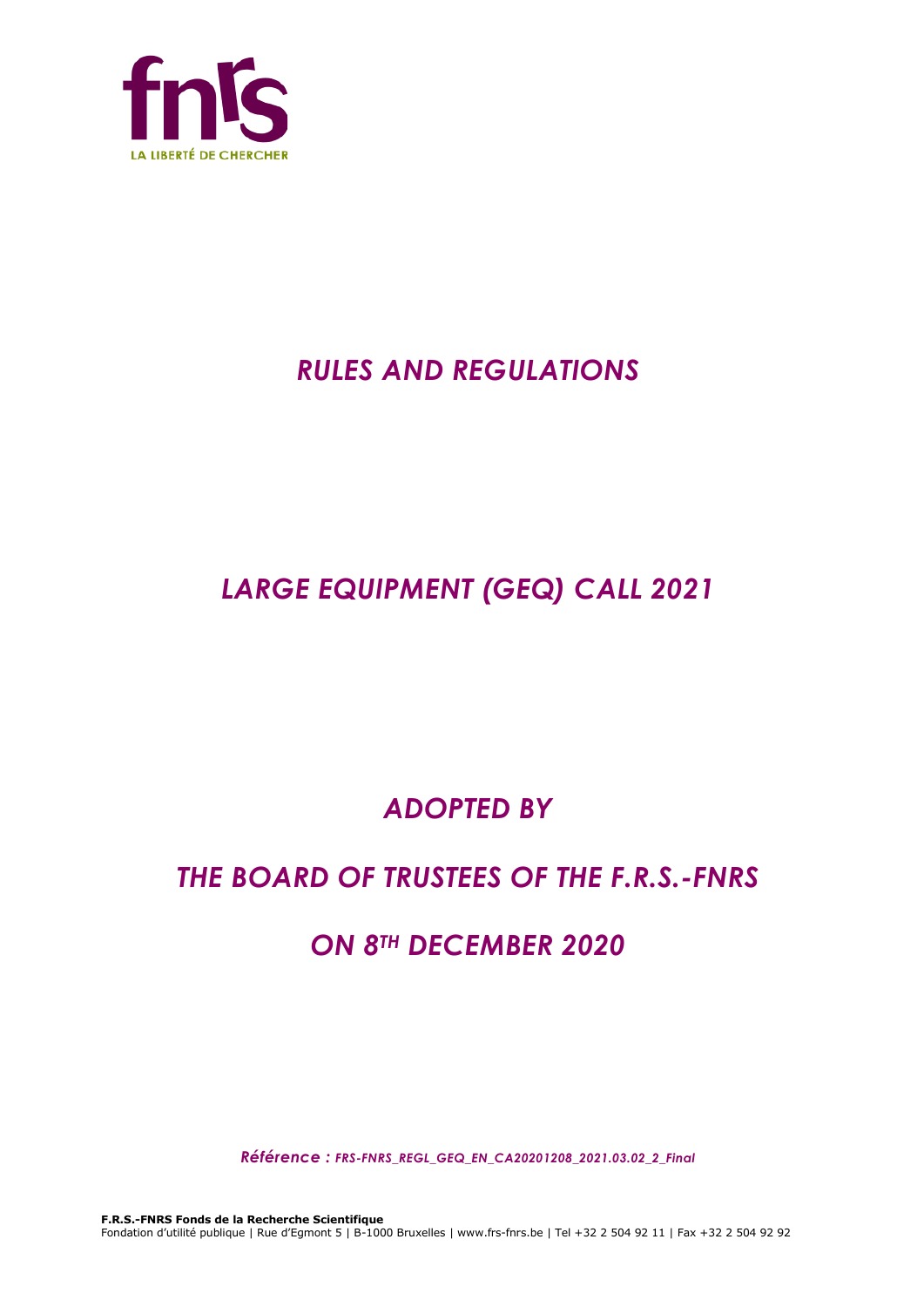## **TABLE OF CONTENTS**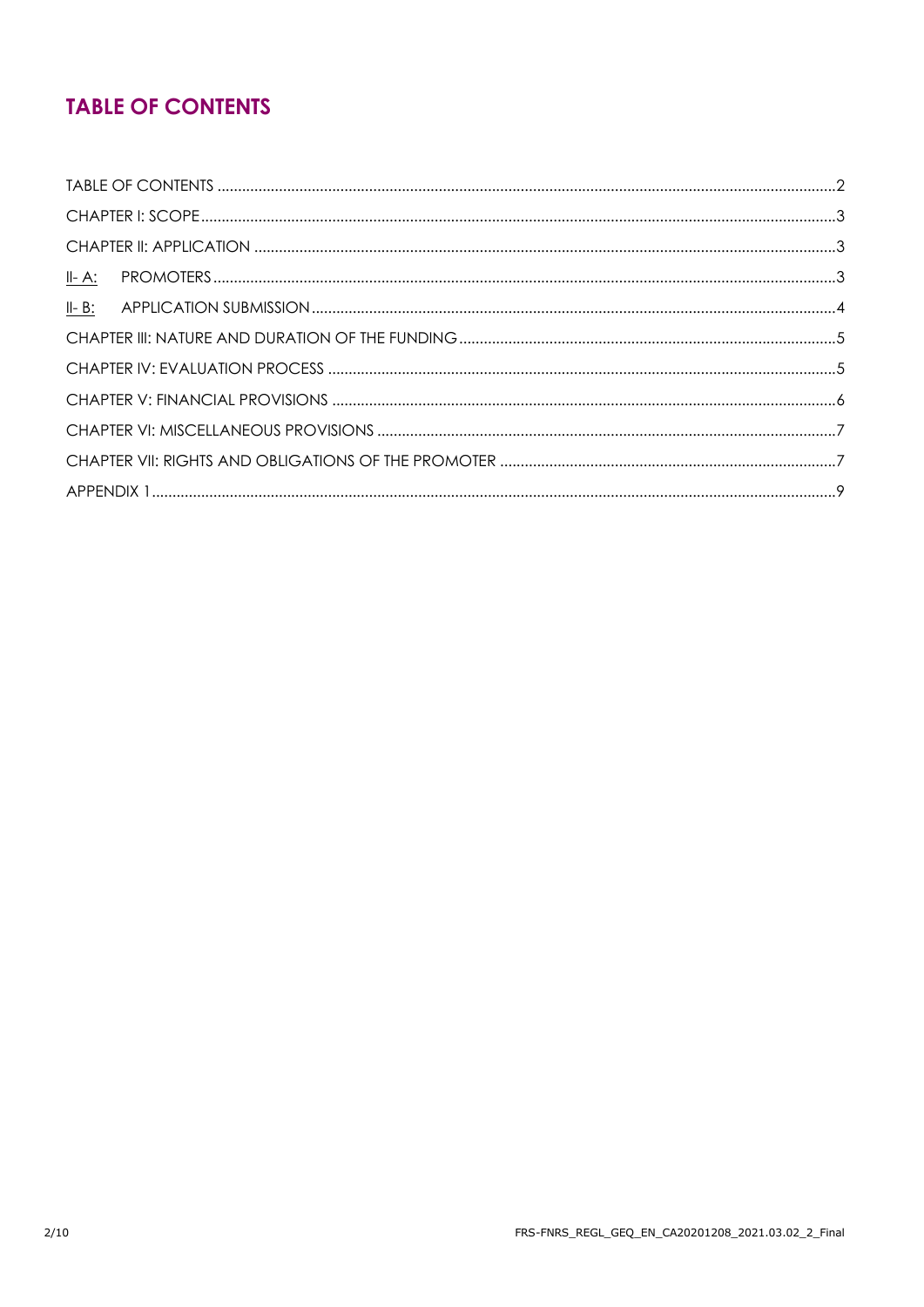## **CHAPTER I: SCOPE**

### Article 1

The rules and regulations hereinafter are only applicable to the Large Equipment instrument (GEQ) enabling the funding of research programmes within the framework of the Large Equipment Call 2021 of the Fund for Scientific Research – FNRS1 (F.R.S.-FNRS).

| Instrument | <b>Duration</b> | <b>Characteristics</b>         | Co promoter<br>participation |
|------------|-----------------|--------------------------------|------------------------------|
| GEQ        | 2 years         | Single or Cross-university GEQ | Yes                          |

**Main promoter:** Researcher responsible for the submission of the application. They can ask for budget related to the tasks of which they will be in charge during the accomplishment of the project.

**Co-promoter:** Researcher who takes part in the preparation of the application and in the accomplishment of the project in case of granting. As such, they can ask for a budget related to the tasks of which they will be in charge.

### Article 2

Every sector of scientific research may be concerned by the GEQ instrument.

### Article 3

Research programmes are set to be implemented either in one or several universities of the Frenchspeaking Community of Belgium listed **[Appendix 1.](#page-8-0)** 

### Article 4

The main promoter is the person who assumes the scientific responsibility, and is in charge of the administrative management of the funded research programme.

### **CHAPTER II: APPLICATION**

## **II- A: PROMOTERS**

### Article 5

The main promoter-applicant of a GEQ must be:

- $\blacktriangleright$ Either a Research Associate, a Senior Research Associate or a Research Director of the F.R.S.-FNRS and assuming the function and duties of such position at the latest by 15<sup>th</sup> November of the year when submitting the application.
- $\blacktriangleright$ Or a researcher appointed in a university of the French-speaking community of Belgium (CFB) listed in [Appendix 1](#page-8-0) and must meet the following conditions altogether:

<sup>1</sup> *The Fund for Scientific Research - FNRS shall be understood as the F.R.S.-FNRS and its associated funds.*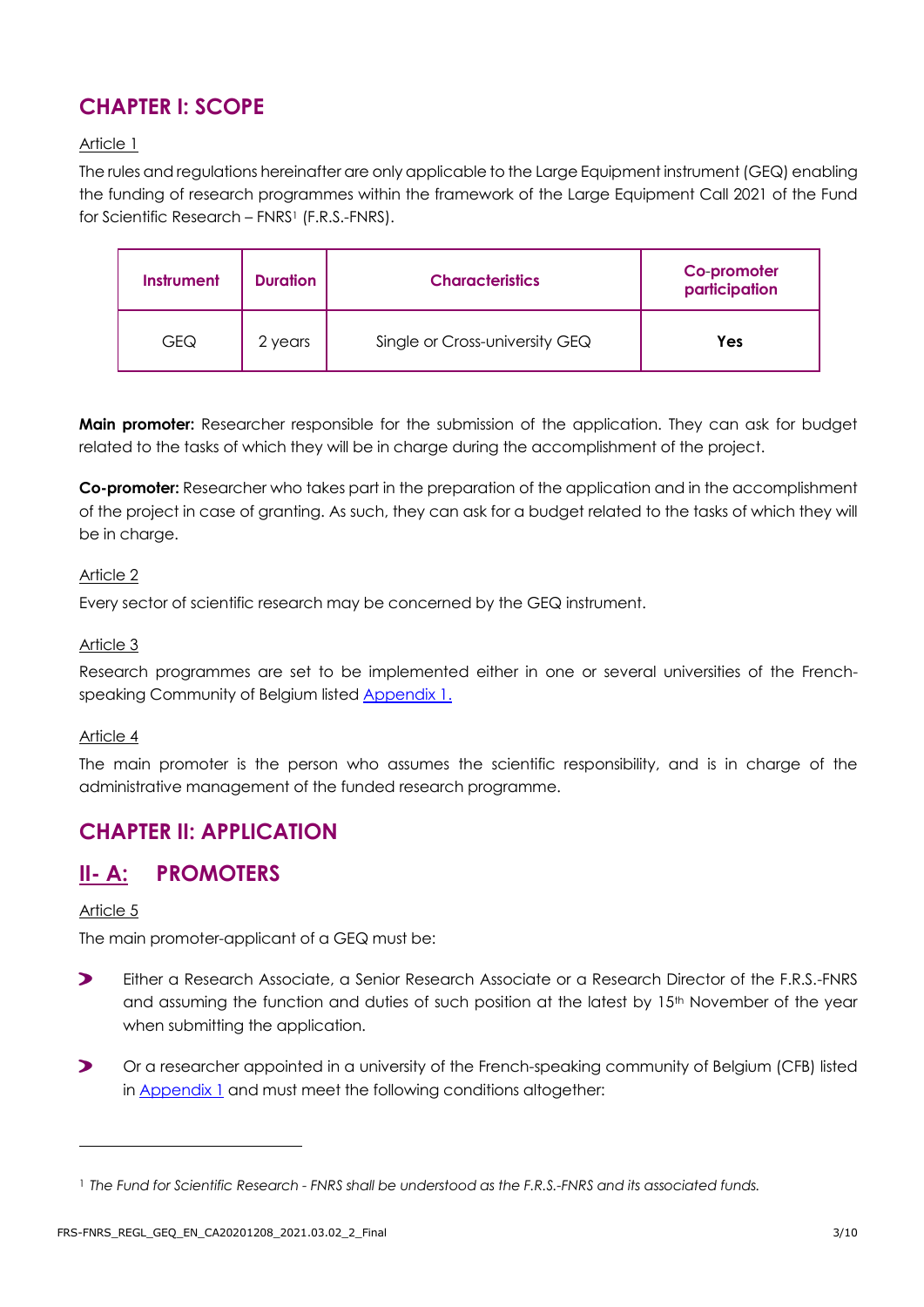- Be permanently<sup>2</sup> appointed to an academic or scientific position or on probation in that university.
- This appointment must have a final and conclusive assent from the competent body to legitimize this appointment in accordance with the Law or the university's regulations at the latest by 15<sup>th</sup> November of the year when submitting the application.
- This academic or scientific position must be effective at the latest by 15<sup>th</sup> November of the year when submitting the application.

If the main promoter-applicant who is appointed permanently accesses the legal age of retirement / becomes professor emeritus after the validation deadline set for the academic authorities (rectors) and before the end of the funding scheme in case of granting, the submission of the application shall be subject to prior approval by the Head of institution where the research will be carried out.

The main promoter-applicant permanently appointed who will access the legal age of retirement / become professor emeritus by the validation deadline set for the academic authorities (rectors) is not eligible.

### Article 6

The **Single or Cross-university GEQ** provides for the participation of co-promoters.

All co-promoter applicants involved in a **Single or a Cross-university GEQ** shall meet the eligibility criteria as referred to in article 5.

### Article 7

Accumulation with other types of F.R.S.-FNRS funding (PDR, EQP, MIS…) is allowed.

## **II- B: APPLICATION SUBMISSION**

### Article 8

The "Large Equipment" Call is opened following the decision of the Board of Trustees of the F.R.S.-FNRS and is published on the F.R.S.-FNRS website.

The application can be submitted in French or in English. It must only be submitted through the [e-space](https://e-space.frs-fnrs.be/) online platform dedicated to the calls for proposals.

All GEQ applications are submitted to a procedure including successive electronic validations on the dates that will be indicated when the call for applications is published:

- a. The validation by the main promoter, responsible towards the F.R.S.-FNRS administration: it accounts as a confirmation that the application file is complete.
- b. The validation by co-promoters (if any): it accounts as an electronic signature.
- c. The validation by the research administration (or Board of Education) of the university of the Frenchspeaking community of Belgium to which promoters are related – the Authority to which the application file is transferred once promoters have validated the application form. That authority may

<sup>2</sup> *Research logisticians of rank A, as defined by the Royal Decree of 31st October 1953 fixing 'le statut des agrégés, des répétiteurs et des membres du personnel scientifique des universités de l'État', are only allowed to be co-promoterapplicant provided they hold a Ph.D.*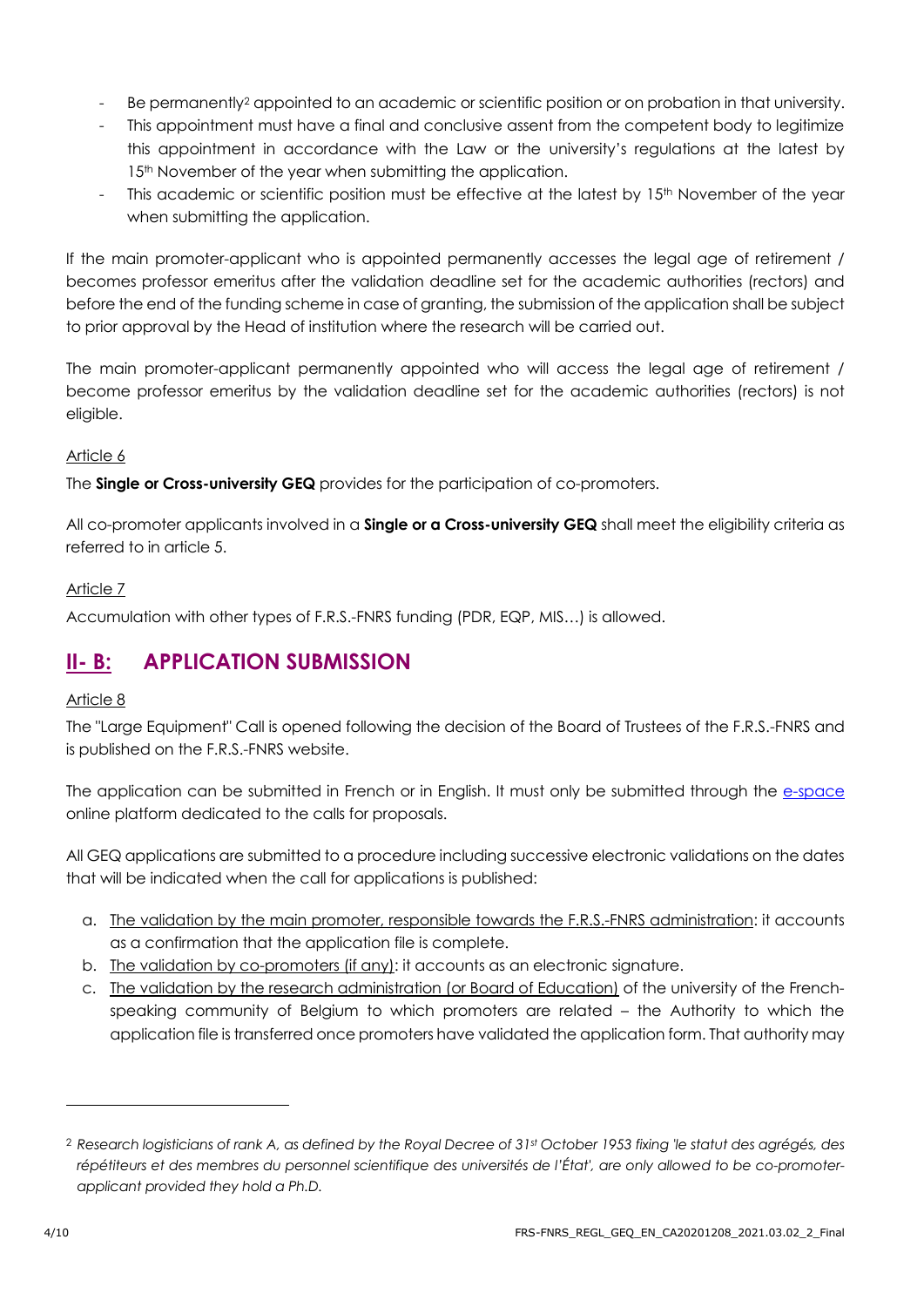accept or refuse the application. The validation deadline set for the rectors puts a final end to the call for proposals.

Applications that have not been validated within the time-frame of the call cannot be taken into account.

The validation dates are available in the mini-guide.

### **CHAPTER III: NATURE AND DURATION OF THE FUNDING**

### Article 9

The GEQ is applicable for 2 years.

The GEQ 2021 starting date is set for 1st January 2022 and the ending date for 31st December 2023.

### Article 10

A GEQ application enables to apply for funding for the purchase of equipment or an experimental device.

The budget requested shall be over € 200,000- and equal to or lower than € 500,000-. In case the total cost of a piece of equipment is higher than € 500.000- and additional funding is needed, the budget requested must represent at least 60% of the remaining equipment cost to be covered.

The F.R.S.-FNRS will cover from 60% to 100% of the budget requested for the equipment in accordance with the decision of the Board of Trustees and within the limits of its budget.

One or a couple of price offers (catalogue, price list, offers from eventual suppliers…) shall accompany the budget request.

### Article 11

The technical and dedicated facilities strictly necessary for the installation of the equipment are not included in the cost thereof, nor can be considered as a co-financing contribution from the university of the promoter.

### Article 12

Only equipment fees including "upgrades" are eligible.

### **CHAPTER IV: EVALUATION PROCESS**

### Article 13

Criteria that will be taken into account for the evaluation of GEQ applications are the following, by order of importance:

### **CRITERIA**

Qualities of the promoter(s) and potential equipment users:

- CV and publications  $\blacktriangleright$
- **>** International recognition
- Main research achievements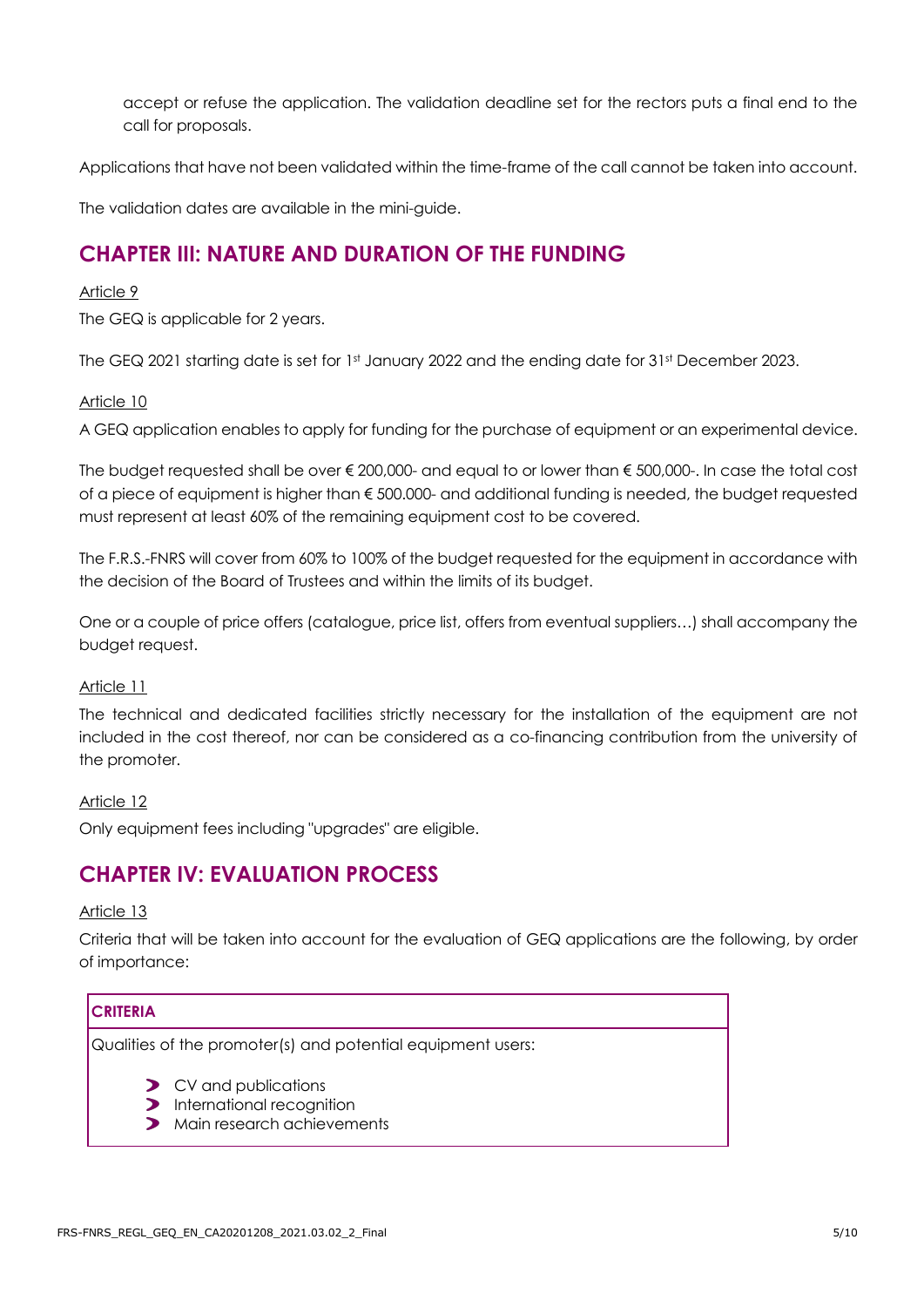| <b>CRITERIA</b>                         |                                                                                                                                                                                                                                            |  |  |  |
|-----------------------------------------|--------------------------------------------------------------------------------------------------------------------------------------------------------------------------------------------------------------------------------------------|--|--|--|
| Qualities of the research programme(s): |                                                                                                                                                                                                                                            |  |  |  |
| $\mathbf{z}$                            | $\blacktriangleright$ Feasibility<br>Methodology and relevance<br>Originality<br>$\sum$ Collaborations                                                                                                                                     |  |  |  |
|                                         | Requested equipment features:                                                                                                                                                                                                              |  |  |  |
| ↗<br>◢.                                 | Choice in terms of technicality and performance<br>The need, potential double use<br>Usage (utilisation rate)<br>Capability and Capacity (expertise, infrastructure)<br>Correspondence between the price offer and the requested equipment |  |  |  |

### Article 14

The evaluation process consists in a remote individual examination performed by external experts, and a ranking established by a Scientific Commission dedicated to the GEQ instrument.

This Scientific Commission is made up of:

- 9 members, including the President, external to the Fédération Wallonie-Bruxelles 'FWB' (including Presidents or international members of the 13 Scientific Commissions of the F.R.S.-FNRS),
- **2** 4 members from the FWB universities,
- 2 observers from the Walloon Region.

The justified ranking adopted by the Scientific Commission will be communicated to the Board of Trustees of the F.R.S.-FNRS.

### Article 15

The Board of Trustees of the F.R.S.-FNRS allocates funds according to the budget that is available. It decides on the granting or rejection, and where provided for, on the amounts to be granted.

### **CHAPTER V: FINANCIAL PROVISIONS**

#### Article 16

Any change made to the planned expenses must receive the prior written approval of the F.R.S.-FNRS.

Grants can be used for the duration of the granting.

The unspent amount will be recovered by the F.R.S.-FNRS.

#### Article 17

The grants at the disposal of the promoters are managed by the financial department of the institution to which they are attached.

The financial department of the institution shall send the supporting documents to the F.R.S.-FNRS as soon as possible.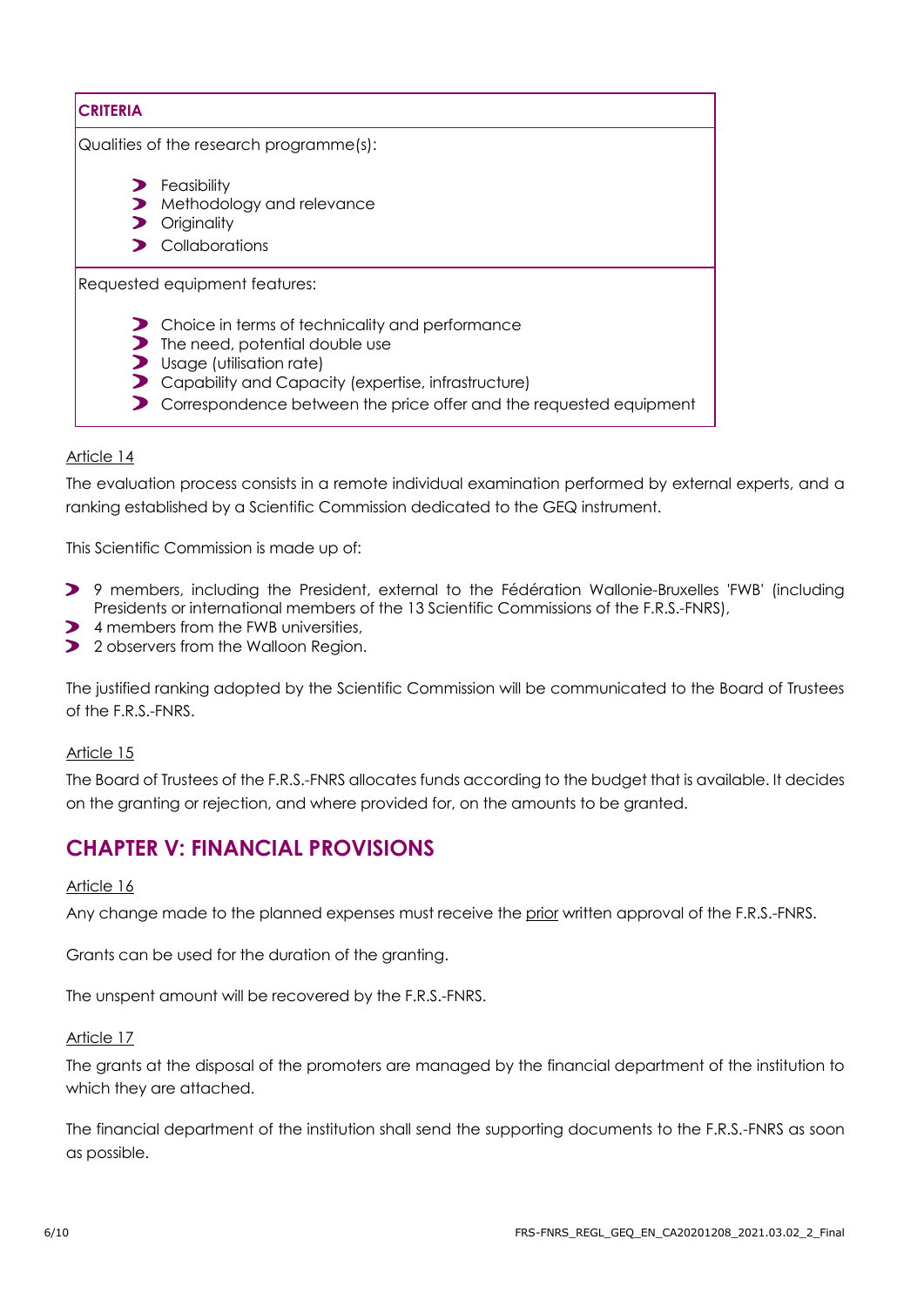The supporting documents must be sent at the latest 2 months after the end of the granting; that is to say on 29th February 2024.

The financial contribution from the F.R.S.-FNRS shall not exceed the actual charged amount.

### **CHAPTER VI: MISCELLANEOUS PROVISIONS**

### Article 18

Any device acquired with a credit from the F.R.S.-FNRS becomes the property of the host university, to which the beneficiary of the credit is attached.

The purchase of any device must be done with due respect for the provisions defined by the relevant department of the host university.

This institution commits, however, to putting the mentioned device at the disposal of the researchers involved for the time needed in order to conduct the research, which led to its purchase in the first place. In addition, the host university commits not to alienating or lending the equipment without the prior written approval of the F.R.S.-FNRS.

In the event that the device was purchased with the provision of an additional funding, the Board of Trustees of the F.R.S.-FNRS will settle the ownership issue with the competent authorities.

### Article 19

Grants are exclusively allocated for the execution of the research programme approved by the F.R.S.-FNRS. Promoters are required to use them solely for that purpose. Any fundamental change in the ongoing research programme must obtain the prior written approval of the F.R.S.-FNRS.

### **CHAPTER VII: RIGHTS AND OBLIGATIONS OF THE PROMOTER**

### Article 20

Any funded research programme must comply with the legal provisions in force regarding ethics.

### Article 21

Promoters must submit to the rules imposed by the academic authority of the host university where they work and observe its regulations. In addition, regarding the F.R.S.-FNRS, they must adhere to the regulation on property, protection and promotion of the results from the research carried out within the institution.

### Article 22

Three months after the end of the funding scheme, a request for a final report is sent to the main promoter.

The main promoter must upload this final report on their personal page [e-space](https://e-space.frs-fnrs.be/) within two months following the request.

### Article 23

Pursuant to the [Regulation](https://www.frs-fnrs.be/docs/Reglement_OPEN_ACCESS_EN.pdf) on the application of the Open Access policy to scientific publications resulting from research programmes supported by the F.R.S.-FNRS and its Associated Funds, any scientific publication resulting partially or fully from the funding of the GEQ instrument shall mention the source of this funding as follows: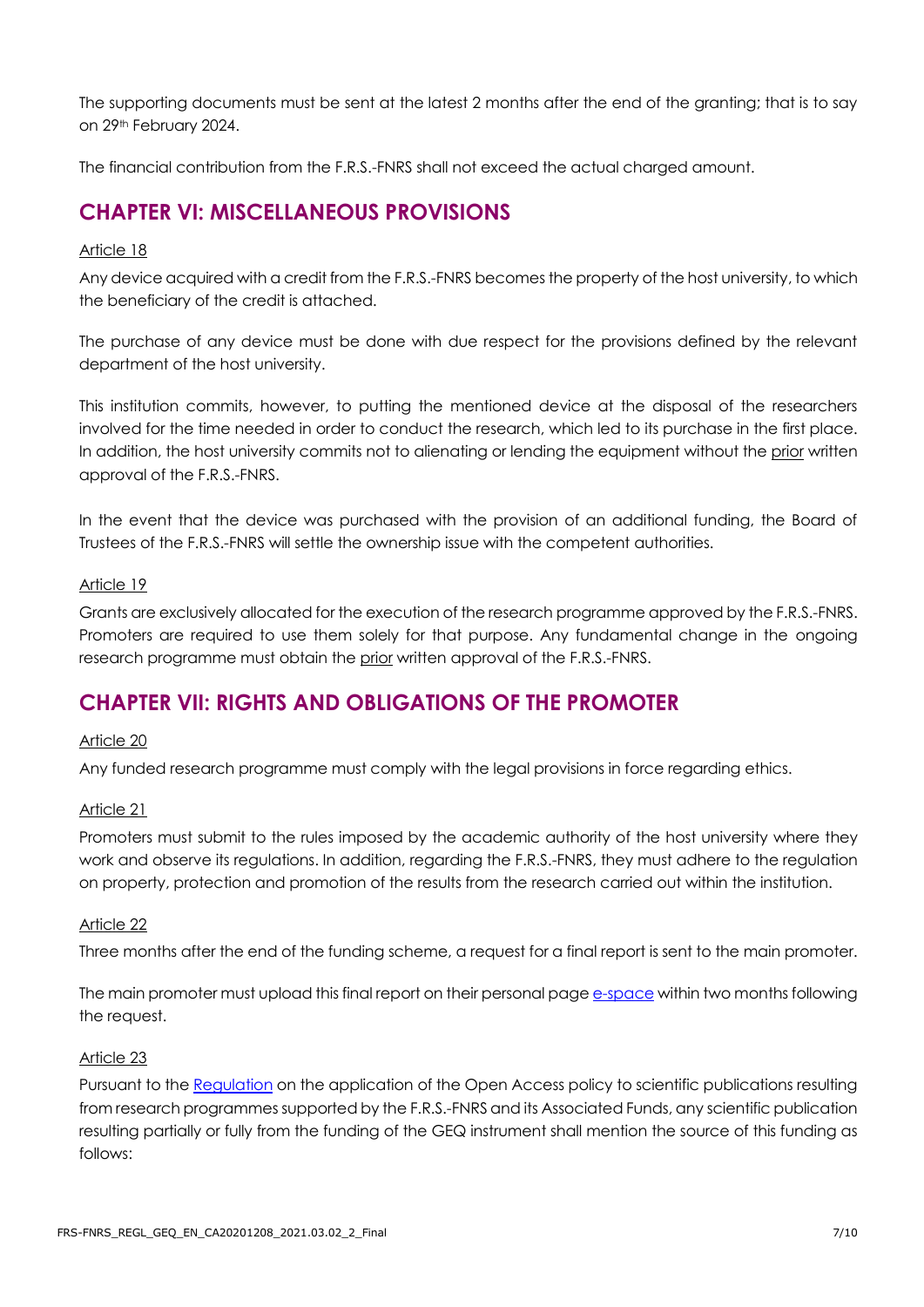*"This work was supported by the Fonds de la Recherche Scientifique-FNRS under Grant(s) n° [funding number]".*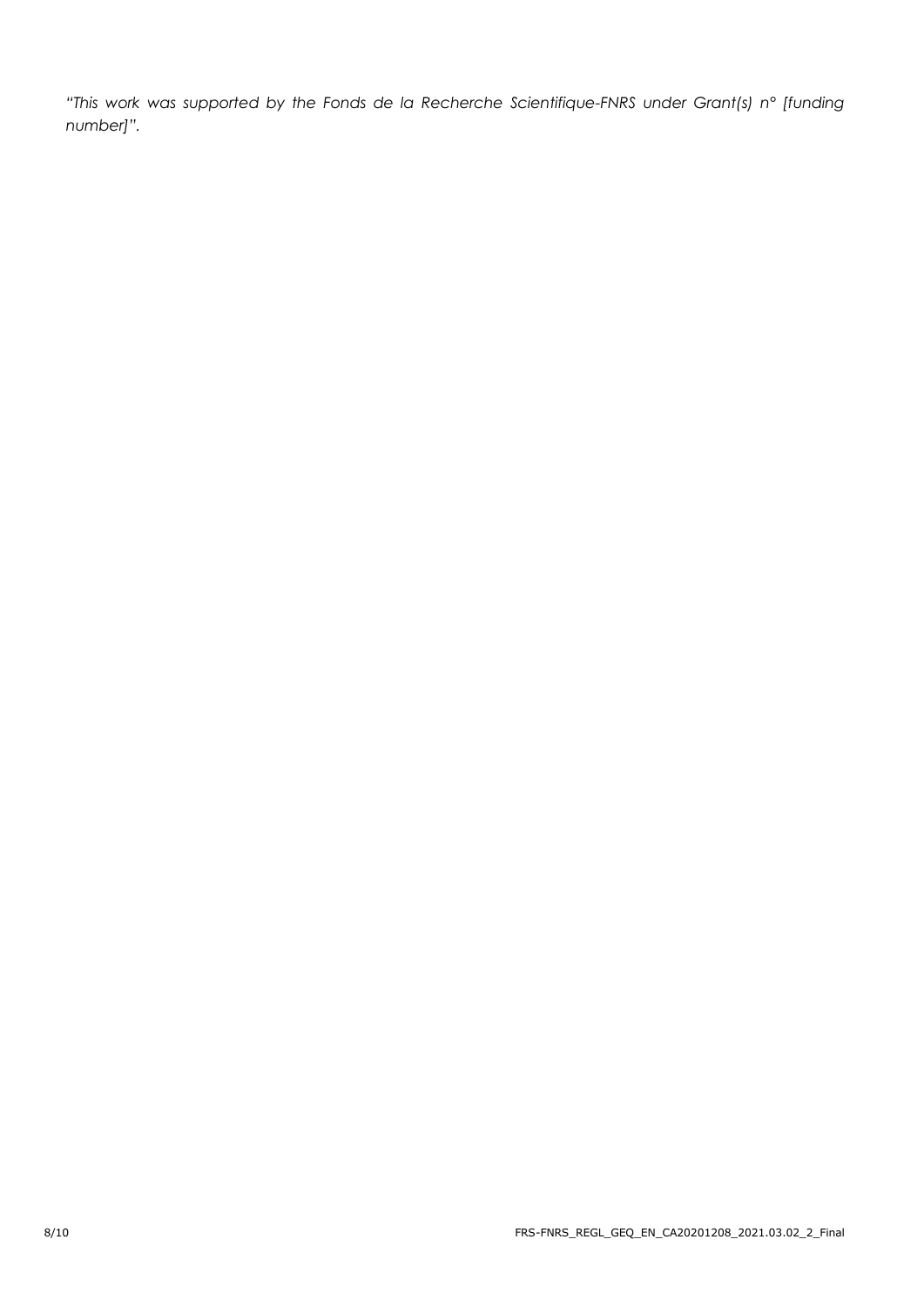## <span id="page-8-0"></span>**APPENDIX 1**

Relevant institutions giving access to the funding of the F.R.S.-FNRS

GEQ instrument